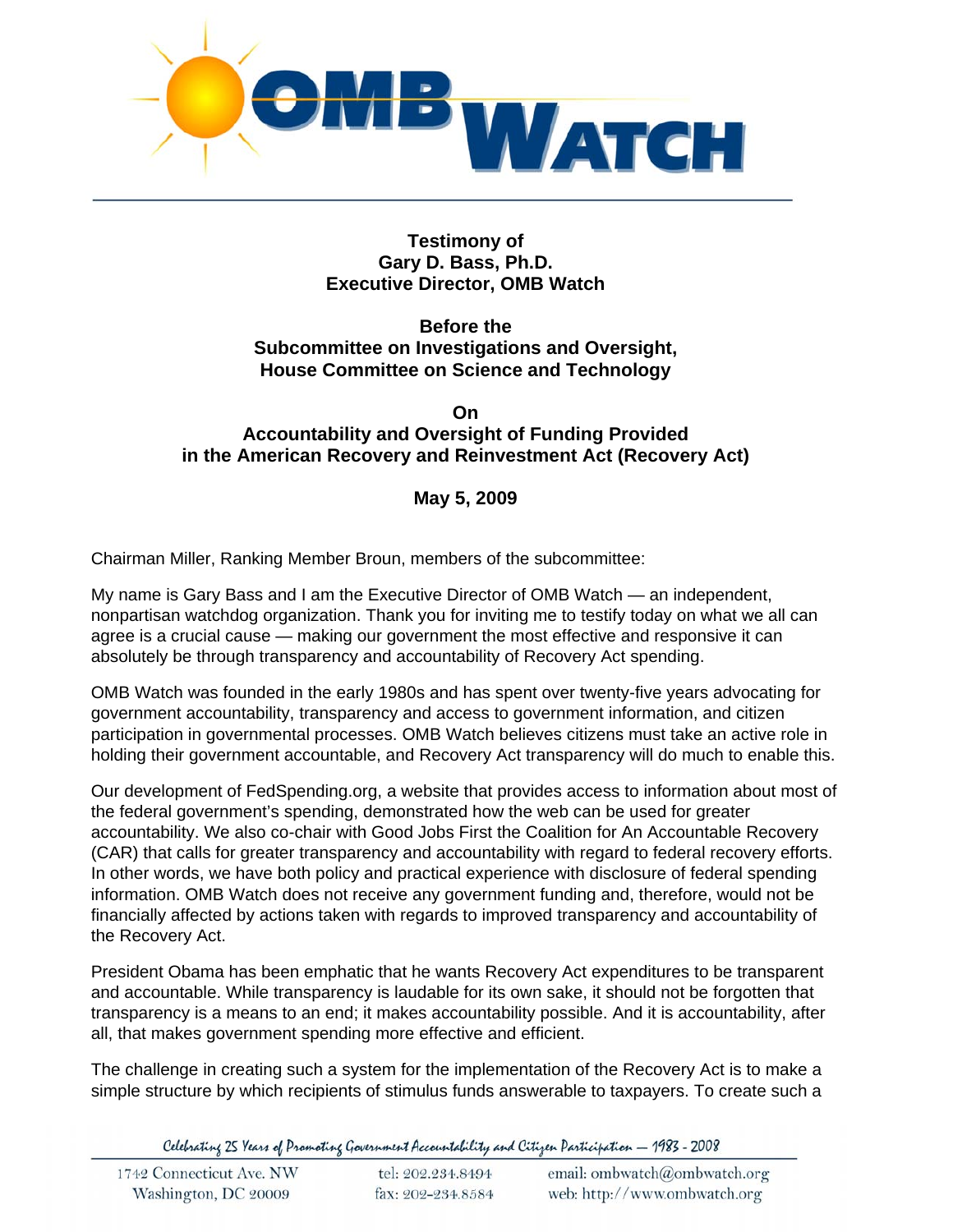system, those recipients must be able to enumerate what services or goods they provided to the nation, the state, and the local communities in which they work while explaining the degree of success of the projects they undertook. The government has the obligation to taxpayers to ensure that recipients are efficient in the delivery of the services or goods they were trusted to deliver.

Without a system that creates incentives that aligns the goals of the Recovery Act with those of who receive funds to implement it, it is quite likely this effort will fall short. And without knowing what every recipient is doing with the funds that they receive, it is impossible to find instances of waste, fraud, and abuse. Nor is it possible to discover those recipients that are exceptional stewards of the nation's resources and deserve recognition for their work and additional opportunities to serve their country.

It may be necessary to place criminal and civil penalties in place to reduce waste, fraud, and abuse. The Recovery Act does not specify any such penalties beyond those existing prior to the enactment of the act. Conversely, it is worth considering ways of rewarding the most efficient entities receiving Recovery Act funds, either through public praise or monetary bonuses in order to encourage good behavior.

This is all easier said than done. The concept of transparency in Recovery Act spending is rather easy to articulate but quite difficult to implement. In order to ensure that Recovery Act spending is fully transparent, the government and the public should not only have access to data about who is getting money and what they are doing with it, but also be able to easily access and understand that information. I believe there are three essential elements of spending transparency necessary for the Recovery Act:

## **1) Information about Who Receives Recovery Act Funds**

Americans have a right to know how and where public dollars are being spent. Reporting and oversight are necessary to ensure the honest and ethical use of public funds. Without sufficient transparency, pay-to-play scandals and corruption are endemic to large, federal expenditures. Additionally, understanding which communities, companies, and individuals are supported by Recovery Act funds is a basic fairness issue. Without it, some communities or sectors could be systematically excluded from support, while well-connected entities may get special deals. Proper transparency mechanisms for tracking spending will help mitigate this.

## **2) Information about Effectiveness of Recovery Act Spending**

Only by carefully tracking expenditures will public officials be able to judge the effectiveness of public investments and be able to fine-tune or shift spending to achieve maximum results. As with all federal spending, decisions on whether to fund similar programs, contractors, or grantees in the future should be informed by the effectiveness of their performance during the Recovery Act implementation.

## **3) Accessible, Understandable, and Useable data on Recovery Act Spending**

Information flows from agencies to OMB should take place though publicly visible channels. Recipient data transmission that is hidden from public view raises concerns about the timeliness and information fidelity of recipient reports. Aggregated data, for example, obscures the fine-grain details of spending data that enable assessments by program advocates, government watchdogs, and the press. Data made available through machine-readable feeds represent an ideal way to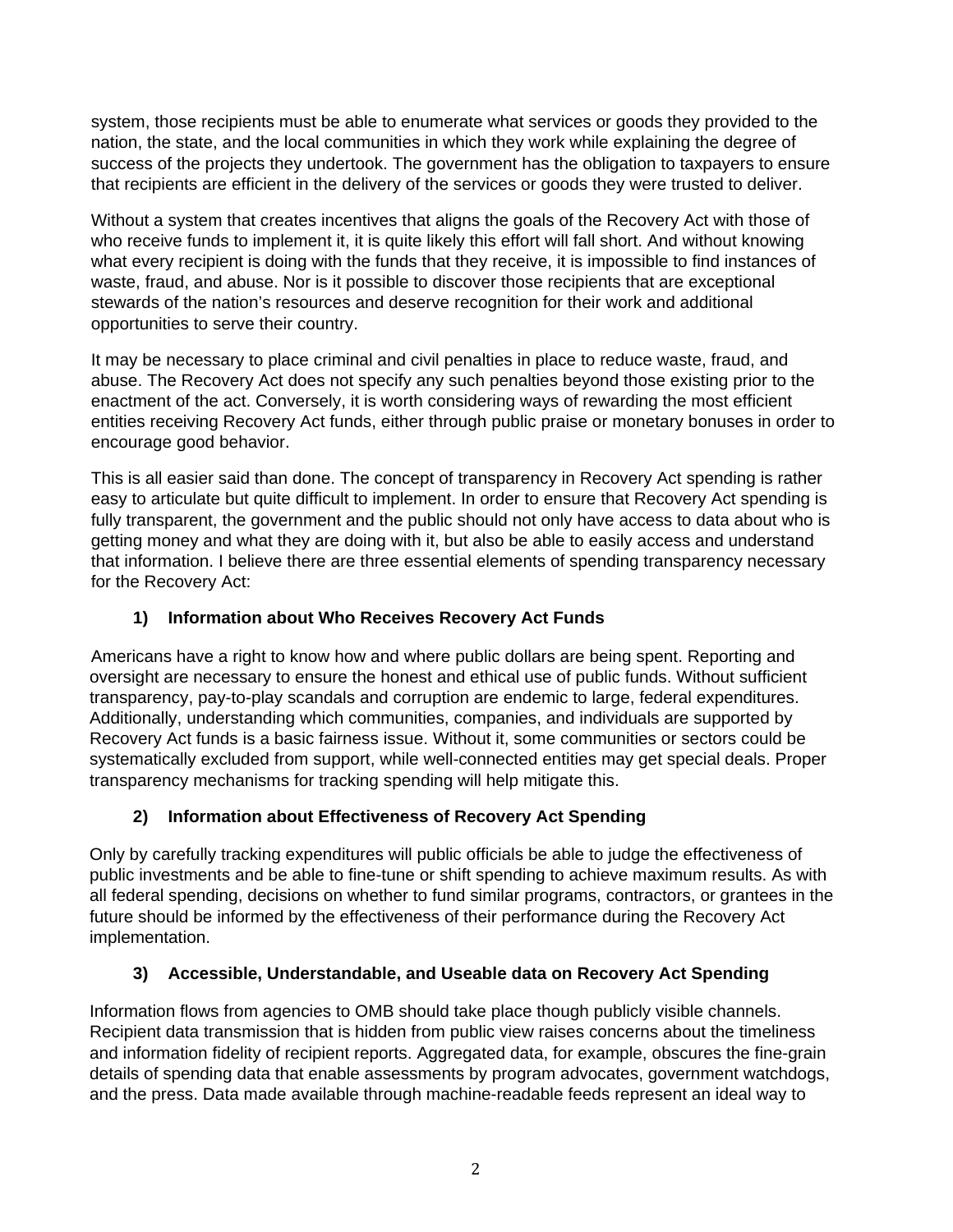accomplish this. Through feeds, the public can obtain important disclosures directly from the source, mitigating distrust that may emerge from more filtered data.

## **Implementation of the Recovery Act to Date**

OMB Watch has been intently monitoring the implementation of the Act and is very encouraged by what we have seen so far. But as of today, the federal government's efforts to make Recovery Act spending fully transparent and accountable still have a long way to go.

This is not to say the task is easy or there hasn't been significant progress. The task which the administration has undertaken – the tracking of hundreds of billions of dollars that are being rapidly disbursed to thousands of recipients – is unprecedented and enormous. The administration has made great strides within a very short time frame and is already making some data available to the public. While Recovery.gov and the recipient reporting requirements that will drive what data are available remain less than ideal, I am cautiously optimistic that the system will continue to substantially improve.

The willingness of the administration to solicit feedback from the public on its designs has been very helpful in improving Recovery.gov and I am hopeful that they will continue to implement the advice and recommendations of the Coalition for an Accountable Recovery (CAR) The CAR coalition is co-chaired by OMB Watch and Good Jobs First and is comprised of some 30 politically diverse organizations. It was founded on the eve of passage of the Recovery Act to design and advocate for a Recovery Act spending tracking system that will provide the unprecedented level of transparency and accountability in federal spending as articulated by President Obama. As a coalition we have communicated to the Obama Administration our ideas and have commented on guidance issued by OMB. Indeed, we are encouraged by more recent interim guidance from OMB to the federal agencies issued on April 3 that we believe incorporated some of CAR's recommendations.

Despite an open dialogue and receptive officials within the Obama administration, there are still major obstacles to full transparency and accountability in the current rules for Recovery.gov and recipient reporting. These obstacles fall into six main areas: Multi-Tier Reporting; Direct Recipient Reporting and Registration; Solicitations (RFPs), Bids, and Contracts; Jobs Data; Performance Data; and Data Access.

## *Multi-Tier Reporting*

The first major obstacle is the Act's (and OMB's) definition of "recipient." This is critical because it is recipients that are required to report on their use of and Recovery Act funds. Both the Recovery Act and OMB consider a recipient to be "any entity that receives Recovery Act funds directly from the Federal Government (including Recovery Act funds received through grant, loan, or contract) other than an individual and includes a State that receives Recovery Act funds."<sup>1</sup> While the current reporting requirements apply to prime non-federal awardees only, they also require that prime recipients report on any sub-awards (i.e.,, sub-grants, subcontracts, etc.) they make. These requirements are problematic for two reasons:

<u> Andreas Andreas Andreas Andreas Andreas Andreas Andreas Andreas Andreas Andreas Andreas Andreas Andreas Andreas</u>

<sup>1</sup> OMB memo M‐09‐10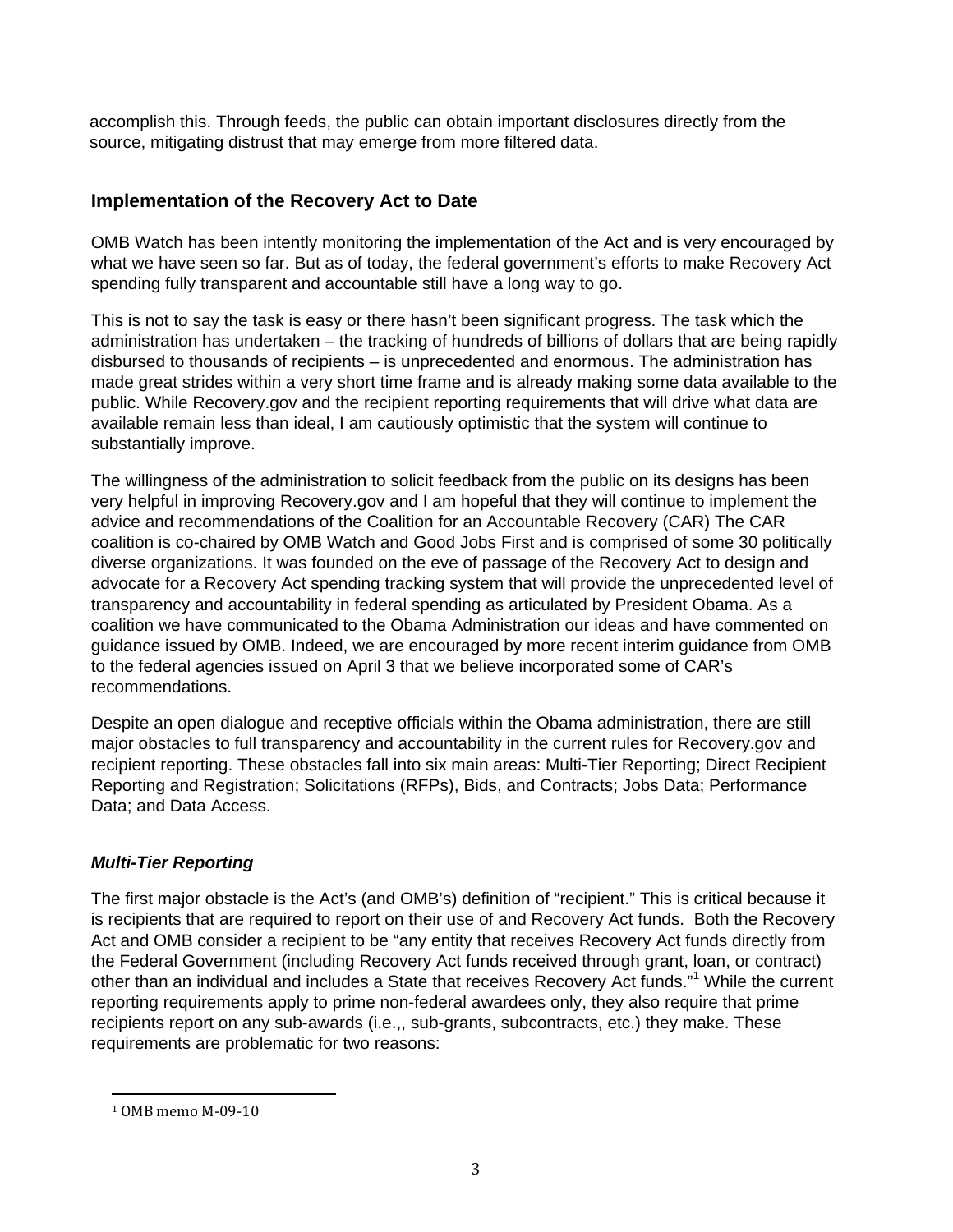First, Recovery Act funding remains visible only to the first tier of sub-awards. For large projects, it is likely that there will be several tiers of sub-awarding. For example, the Department of Energy has allocated \$132 million to North Carolina for its Weatherization Assistance for Low-Income Persons program.<sup>2</sup> If North Carolina hires a contractor to implement the program, information reported by that contractor would be made available by the Department of Energy through Recovery.gov according to current reporting requirements. However, if North Carolina gives some of those funds to Raleigh, and Raleigh hires a contractor to implement the program, then we would not, under current reporting requirements, be able to see which contractor was hired nor would we be able to see how well it executed the program. Limiting reporting requirements to only the first two layers will obscure basic information -- such as to whom the money went and on how that entity employed it -- on billions of dollars of Recovery Act spending.

Second, sub-awardees do not themselves report on their use of the funds. The prime recipient has responsibility to report on any sub-awards made, hiding from the public much of the details on Recovery Act activities by state hired contractors. So, in this example, North Carolina would report to the Department of Energy on its use of funds, and it would report that it sub-awarded the funds to Raleigh. The Department of Energy would then submit a report to OMB. So not only can we not see what happened to the funds after they were sub-granted to Raleigh, we have access only to the Department of Energy's report – not Raleigh's nor North Carolina's. Although spending and performance information (such as jobs data) may be included in state government reports, performance information of those contractors will not be available to the public, nor will any information on Recovery Act funds that were used to hire sub-contractors.

There is reason for optimism however. In its April 3 interim guidance (M-09-15), OMB stated that it intends to eventually "expand the reporting model in the future to also obtain…information [on awardees beyond first-level awards], once the system capabilities and processes have been established."<sup>3</sup> OMB Watch is eager to see the details of such a model and we are withholding judgment until then. But it is essential that all recipients of Recovery Act funds – possibly with a de minimis level of, say, \$25,000 that allows some exclusion – report directly to the federal government.

## *Direct Recipient Reporting and Registration*

Another chief area of concern with Recovery Act transparency related to the definition of "recipient" is the means by which recipients report on the use of their funds. Data from prime recipients are reported directly to the federal agency that disbursed the funds, with the disbursing agency making that information available on Recovery.gov. Not only would the public not be able to directly view these recipient reports, recipients of Recovery Act funds that are sub-awardees (e.g., subcontractors and sub-grantees) would not be required to report on the use of their funds. The use of tens of billions of Recovery Act dollars by thousands (perhaps tens of thousands) of Recovery Act funds recipients would be hidden from public scrutiny.

Direct reporting by recipients, rather than reporting back up through the chain of funding, will eliminate the possibility that data will be manipulated or delayed by agencies or companies higher in the chain. There will still be some level of "cleansing" of data necessary to identify and correct errors or to standardize names of companies and state agencies (e.g., to standardize "Dept. of Transportation" vs. "Department of Transportation"). But when data are "cleaned," the raw reported

<sup>2</sup> Formula Block Grants Allocation ‐ April 14, 2009

<sup>3</sup> OMB memo M‐09‐15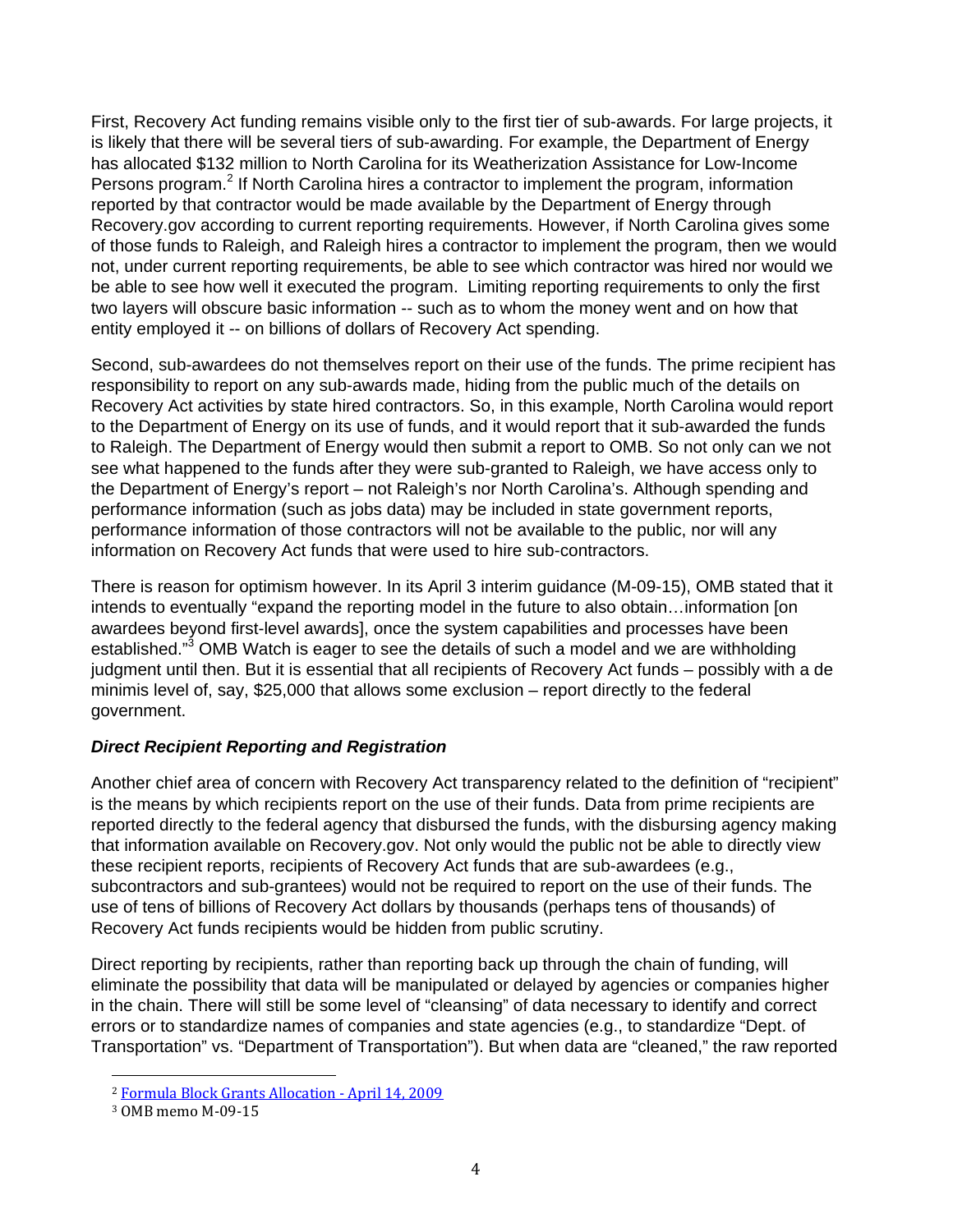data should also be preserved and made available. A system that collects spending and program performance data directly from all recipients ensures the raw data are actually raw and not manipulated before the federal government receives it.

Again, the April 3 OMB interim guidance shows the government is moving in the right direction in this respect. OMB states that it is "moving aggressively" to develop a central collection system for recipient reports.<sup>4</sup> Agencies are to instruct recipients to begin submitting recipient reports (those specified in Sec. 1512 of the Recovery Act) on Oct. 10 of this year, and that they "should assume the central system capability will be online and available no less than 45 days before the October 10, 2009 statutory quarterly reporting deadline." 5 However, the guidance remains unclear about which recipients will report what data. By requiring first-hand reporting directly from recipients, the data will likely be more accurate, comprehensive, and timely.

In order to facilitate accurate reporting directly from all recipients, the government should require all recipients (this includes all sub-recipients) of Recovery Act funds to register with OMB's proposed central reporting system prior to receipt of Recovery Act awards. The April 3 OMB interim guidance would require first-tier sub-grantees to register with Central Contracting Registration (CCR) system but exclude first-tier subcontractors of prime contractors from this requirement. This bifurcated registration requirement would significantly hinder OMB's efforts to centrally collection information on all sub-awardees. By excluding subcontractors and additional tiers of sub-awardees from CCR registration, potentially thousands of recipients of Recovery Act funds would not be identified as such. If OMB expanded its definition of "recipient" to include all tiers of sub-awardees and required all recipients to register with CCR, OMB Watch would strongly support this area of OMB's interim guidance for the Recovery Act implementation.

For a centralized registry and centralized reporting system to work there must be standardized formats in how data are reported. There are various standards, such as eXtensible Markup Language (XML), for transport and storage of data. One type of XML schema is eXtensible Business Reporting Language (XBRL), which gives each data element its own identity tag, thereby creating a taxonomy that is easily readable by computer data processors. If done correctly, data can easily move from registry to reporting systems, from federal agencies to state agencies, or to any public source. The data is also easier to compare and analyze.

## *Solicitations (RFPs), Bids, and Contracts*

While transparency in the use of Recovery Act funds is essential, the decision-making process by which those funds are awarded must also be transparent. Because billions of dollars of federal Recovery Act funds will be awarded through state and local governments, solicitations for contracts at the state level should be advertised as widely as possible to ensure that a large pool of potential bidders are aware of such projects. Without access to requests for proposals (RFPs), bids, and all of the language of attendant awarded contracts, it will be difficult for outside stakeholders to assess the performance of any contractor using Recovery Act funds.

The first step to enabling transparency in the Recovery Act contract award process is to require that state and local governments report to the federal government as quickly as possible any

 $<sup>5</sup>$  ibid</sup>

<sup>&</sup>lt;u> Andreas Andreas Andreas Andreas Andreas Andreas Andreas Andreas Andreas Andreas Andreas Andreas Andreas Andreas</u>  $4$  ibid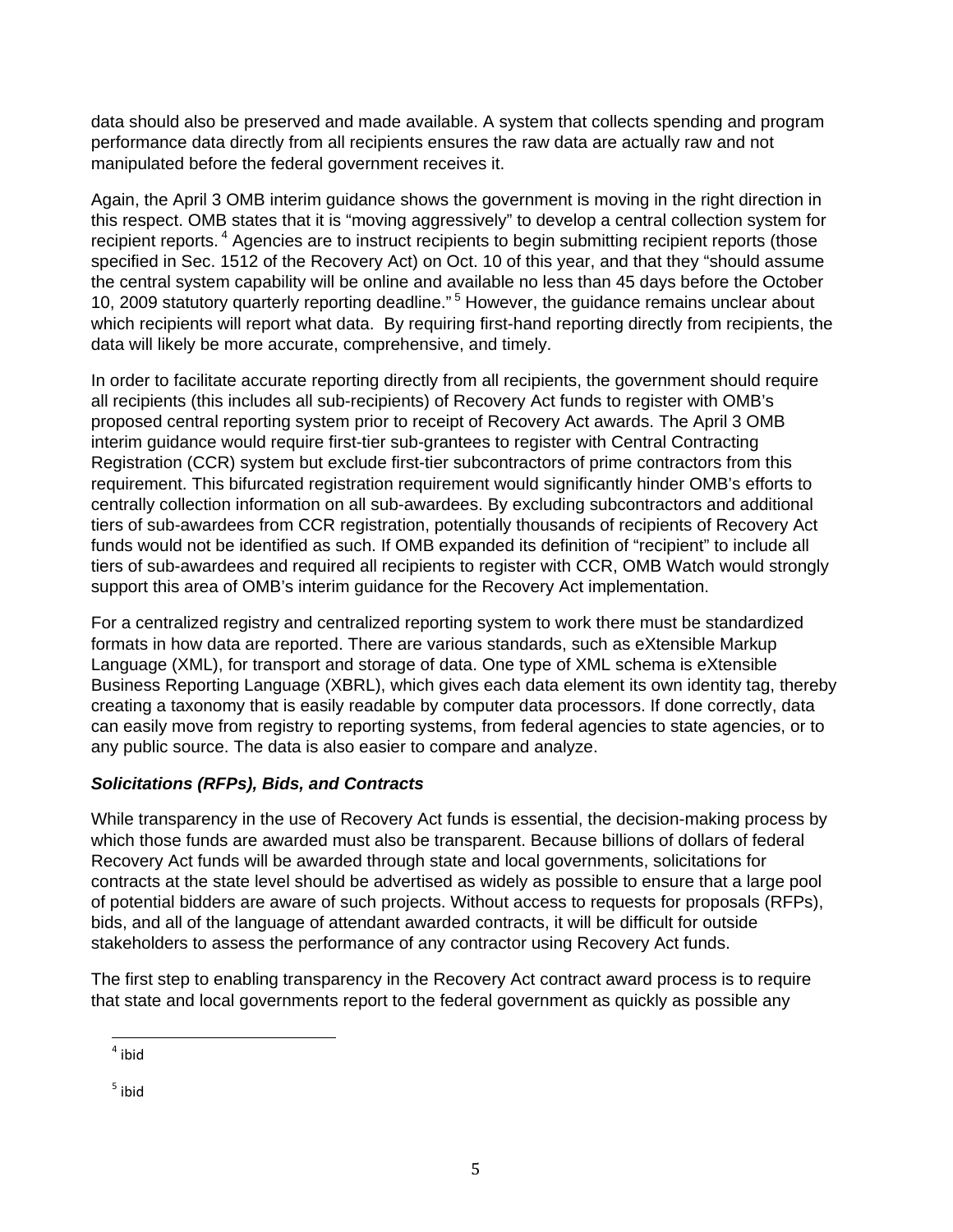Recovery Act project RFPs they may be offering. The next step is to make available online all bids received for all Recovery Act RFPs. If this presents a confidentiality problem, it would be reasonable to adhere to the guidelines surrounding disclosures of bids as articulated in the Strengthening Transparency and Accountability in Federal Spending Act of 2008 (S. 3077) as introduced in the 110<sup>th</sup> Congress by then Sen. Barack Obama.

Lastly, but most importantly, current Recovery Act law and OMB guidance<sup>6</sup> requires agencies to post to the agency website and to Recovery.gov summaries of contracts or orders (or modifications to an existing contracts or orders) over \$500,000, or any contract was not fixedpriced and competitively awarded. There are two problems with this requirement.

First, contract summaries will not offer the quality of data that will enable the public to assess whether a given contractor did, in fact, faithfully carry out its fiduciary duties. Nor will the public be privy to assessing whether the awarded contract adheres closely to the RFP under which it was granted. **This is critical to developing true accountability in the Recovery Act contracting process.** Access to all contract agreement language is an essential element to any effort to oversee governmental spending. While some will argue information contained within contracts can contains confidential business information, allowing for limited redactions in contracts can help to alleviate those concerns.

The second problem with existing contract posting requirements is that the contract reporting threshold is too high. There could be thousands of contracts below \$500,000 that would escape public scrutiny and congressional oversight. Substantially lowering that threshold, say to \$200,000, would allow the public to see much more information on how Recovery Act funds are distributed without creating an overly burdensome reporting requirement.

## *Jobs Data*

Congress crafted and President Obama supported the Recovery Act as a means to stimulate the economy with the express purpose of creating or saving millions of jobs. To ascertain the effectiveness of the package, Congress appropriately built into it a requirement that funding recipients and federal agencies report the number of jobs created or saved by Recovery Act projects. While this provision is certainly welcome, the law and OMB guidance could be substantially improved in two respects: The method of counting the number of jobs created or saved and the type of data collected on those jobs.

Current employment data will be collected by federal agencies from prime recipients only. Prime recipients are responsible for "reporting on their use of funds as well as any sub-awards (i.e., subgrants, subcontracts, etc.) they make."<sup>7</sup> In cases in which a federal agency gives money to a state, the state would be required to report employment data on each project that it has undertaken with those Recovery Act funds. Aggregation of employment data by prime recipients will hinder transparency and accountability by obscuring the performance and results of individual organizations that receive Recovery Act funds at the end of the funding chain.

<sup>&</sup>lt;u> Andreas Andreas Andreas Andreas Andreas Andreas Andreas Andreas Andreas Andreas Andreas Andreas Andreas Andreas</u>  $6$  OMB memo M-09-10

 $<sup>7</sup>$  Ibid</sup>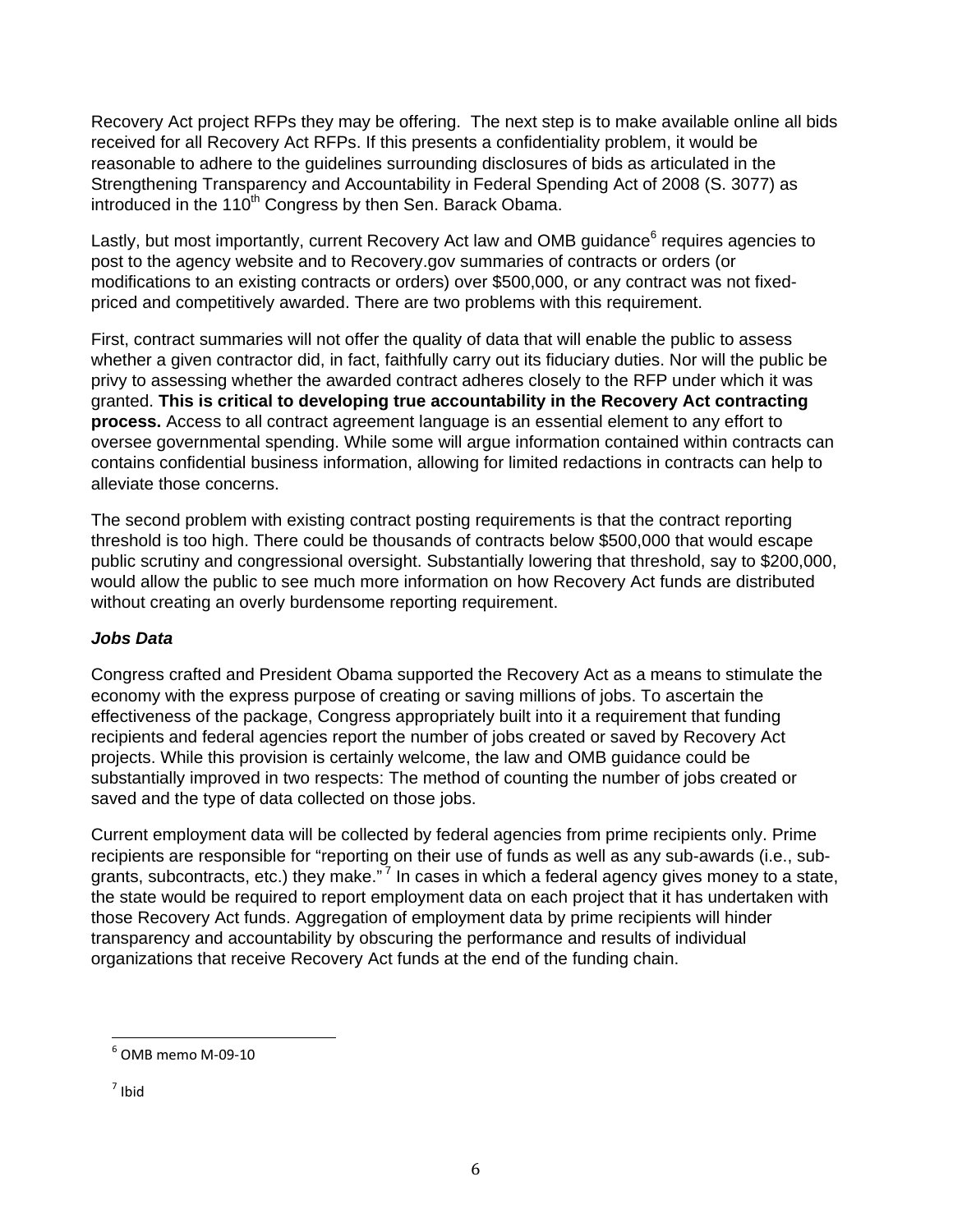OMB interim guidance states that recipients are to report a brief description and an estimate of the jobs created or retained. Job creation and retention figures are to be based on aggregate hours worked converted into a figure for full-time-equivalent (FTE) positions. Yet it leaves it up to each recipient to determine how many hours equal a FTE, which will lead to substantial inconsistencies across all job data that is reported. It would be advisable to require recipients to report the aggregate hours figure as well as the FTEs, so that analysts and watchdogs can make valid comparisons.

While it is encouraging that the procedures for employment reporting include the collection of data on the types of jobs created ("job titles or broader labor categories"), it is disappointing that the guidance does not also provide for gathering information on the quality of those jobs, especially wage levels and availability of health coverage. Without such information, it will not be possible to safeguard against the use of Recovery Act funds in the creation of substandard jobs. To assess of the quality of jobs created by the Recovery Act, OMB Watch believes the OMB should require employers should report: type of work; wage levels; healthcare coverage; and demographic characteristics of Recovery Act project workers.

#### *Performance Data*

In addition to the collection of the number of jobs saved and created as called for in the Recovery Act and OMB interim guidance, there are a host of data that need to be collected to allow the government and the public to discover how well or how poorly Recovery Act programs are being implemented. Information on who receives funds needs to be combined with information about what those recipients did with the money. For example: How many homes were weatherized by the Energy Department's Weatherization Assistance program? How many acres of marine habitat were restored under NOAA's Habitat Restoration project? What new research did NSF undertake? How many and which NIST facilities were repaired?

Such information could be used to demonstrate the accomplishments of government funding just as easily as it could be used to draw scrutiny to waste, fraud and abuse. This performance data also could be used as a valuable data set to help improve the quality and effectiveness of federal programs. Those involved in the delivery of government services seem to draw public attention only for failures. Yet a good monitoring system doesn't just give out grades, it also uses interim goals and benchmarks so that self-correction and improvement can be undertaken. Moreover, as federal funds move farther from the federal government through sub-awards, the federal government has less and less control. This type of monitoring system mitigates against this loss of control by creating new opportunities for dialogue and openness.

OMB Recovery Act interim guidance requires that agencies submit specific plans for each Recovery Act program. One of the elements required in this plans is "expected quantifiable outcomes consistent with the intent and requirements of the legislation."<sup>8</sup> The guidance also notes that the terms and conditions that are to accompany Recovery Act grant awards leaves "significant discretion to Federal agencies" on how and what performance data awardees must report as part of their quarterly recipient reports.

This flexibility is a necessary provision to allow for collection of agency- and program-specific performance data, but OMB needs to ensure that all federal agencies will obtain sufficient data

<sup>&</sup>lt;u> Andreas Andreas Andreas Andreas Andreas Andreas Andreas Andreas Andreas Andreas Andreas Andreas Andreas Andreas</u>  $8$  Ibid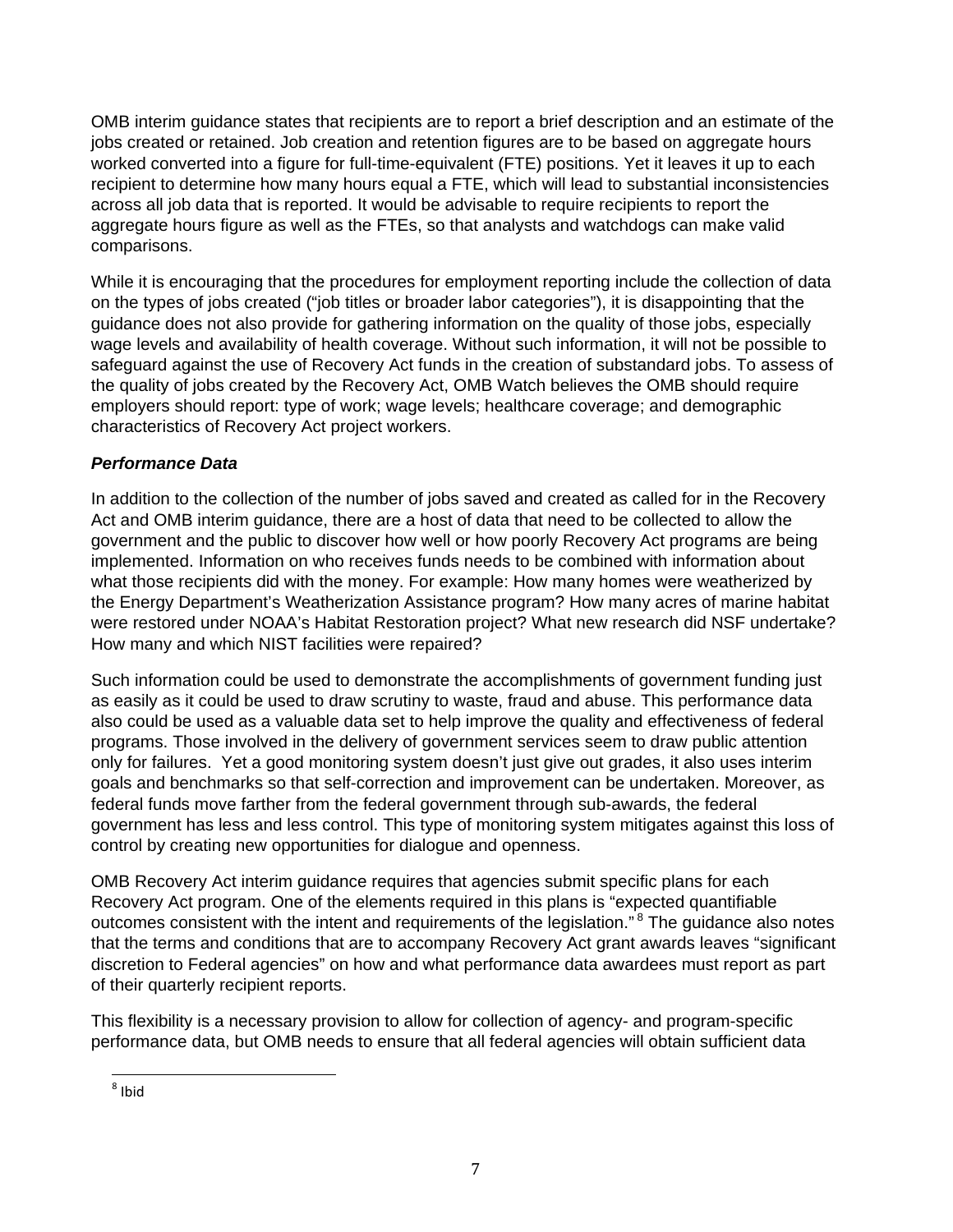necessary to measure the impact of Recovery Act projects. While flexibility and discretion with respect to measuring each agency's programs is desirable, OMB should immediately engage federal agencies to quickly devise their Recovery Act performance data requirements to ensure that sufficient, relevant, and comparable data are collected from the beginning. OMB should also require federal agencies to seek public input on the performance data to be collected. While providing the flexibility already mentioned, OMB should also issue guidance to the agencies on core principles, such as equity, to incorporate in the data to be collected.

While a comprehensive list of such data has yet to be compiled, the CAR coalition has developed some examples of what performance benchmarks should include:

#### *For general state funds:*

- Total general fund expenditures, and expenditures specifically in elementary and secondary education (K-12), higher education, Medicaid/SCHIP, human services, transportation, corrections, and other areas;
- Per-pupil state K-12 expenditures as well as distribution by school districts;
- Changes in Medicaid eligibility and services with 2008 as a baseline.

#### *For transportation projects:*

- Net number of new lane miles, if any, generated by projects;
- New transit capacity should be tracked via new service mileage for fixed guideways and expanded fleet capacity for all transit modes (in comparison to replacement fleet purchases);
- Reporting on whether funds have been "flexed" over to other programs such as public transit, intercity rail, or pedestrian improvements as allowed by law.

#### *For school construction projects:*

- The name of the school district (including school) or college/university, along with the code assigned from the Common Core of Data, which is the Department of Education's primary database on public elementary and secondary education in the United States;
- Expected life of improvement;
- Whether matching funds were involved, how much, and source of the matching funds.

OMB should also be clear that the requirements for performance data collection will follow Recovery Act funds so that any level of sub-awardee must collect the performance data specified by the agency for the project.

#### *Access to Data*

Even if the law was changed today to collect the information as described above, these data would remain essentially useless unless they were made available in such a way that the public could not only understand but also manipulate the data. In terms of helping the public understand Recovery Act data, Recovery.gov will have to present the collected data in a way that novice and experienced can access and make sense of it. At the most basic level, a user should be able to search the data on Recovery.gov for Recovery Act projects located in her state, zip code, city, or congressional district. She should be able to sort the data from largest expenditure to smallest; from most jobs created to least; by entities receiving money, and by which federal agency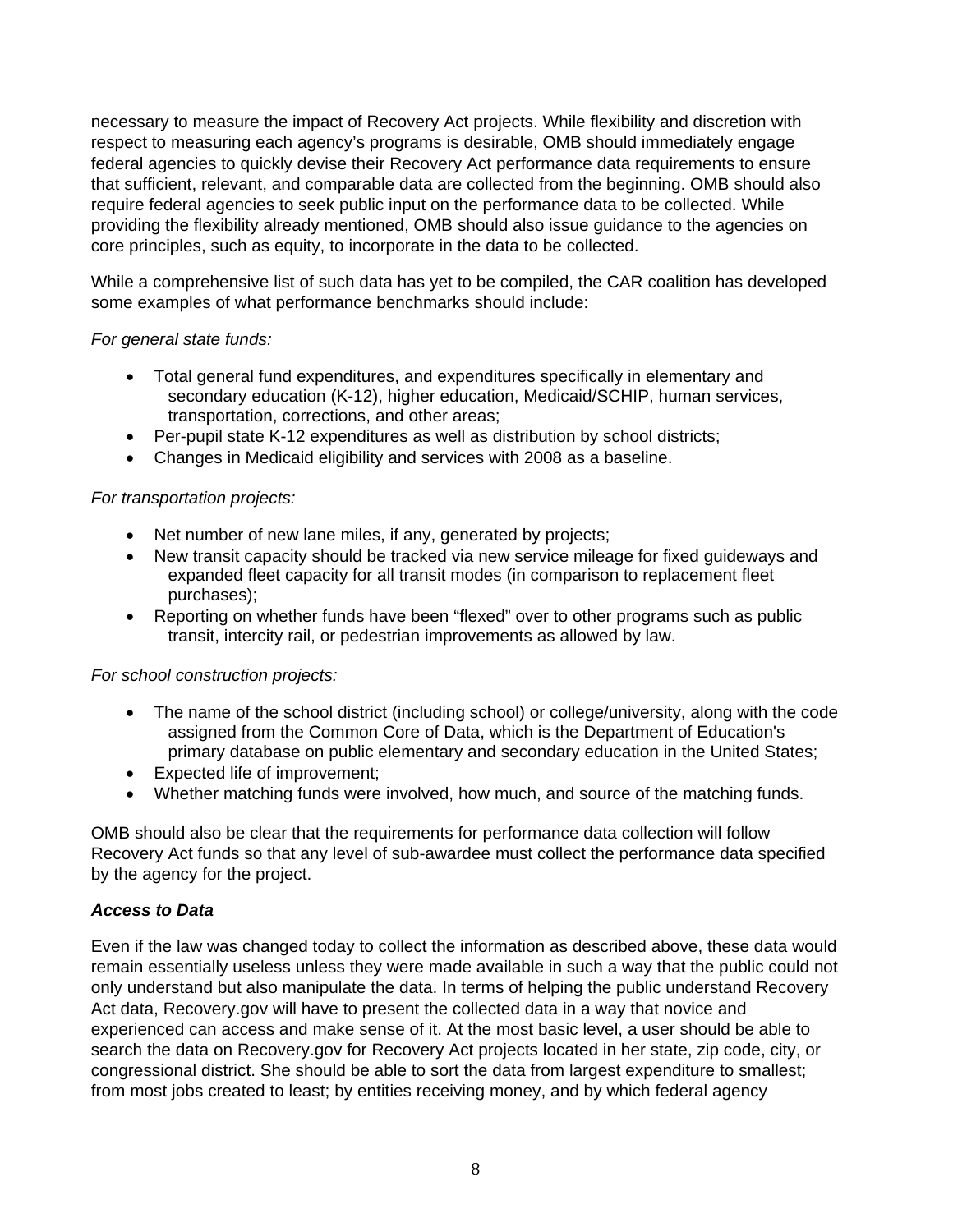authorized each project. These are just a few examples of the kind of elementary searching and sorting functionality Recovery.gov should provide, but does not currently have. There are knowledgeable and talented people working on Recovery.gov right now, who no doubt see the value in these tools, but I cannot emphasize enough that it is this basic database functionality that will provide the sort of transparency envisioned by Congress and President Obama.

Analysis and presentation of the data should not be the sole province of the federal government, however. There are many outside organizations that could make use of Recovery.gov data for many purposes – some as yet unimagined. To accomplish this, these groups must have access to Recovery Act data in a machine-readable format, such as through a data feed like RSS (Real Simple Syndicate) or Atom. These feeds should not be an option, but a requirement for every source of information (e.g., the central registry, the central reporting system, agency websites).

OMB Watch's database of federal spending, FedSpending.org, is a perfect example of the importance of making data available in an understandable and accessible format. Before the creation of FedSpending.org, data on trillions of dollars in federal government spending were nominally accessible to the public, but the presentation, search, and sorting tools were abysmal, rendering the data difficult to understand and virtually useless to the public. However, because these government data sets were public, we were able to download the data and build a userfriendly, easily-searchable website that opened up the data for millions of people. Since its launch in October, 2006, FedSpending.org has attracted well over a hundred thousand unique visitors a month, processed over ten million searches, and has been cited hundreds of times in media reports. With the increased attention and scrutiny of the Recovery Act spending, there are many more organizations – large and small, for- and nonprofit – that would no doubt invent novel ways to add value to Recovery Act spending data and work to make it more accessible to the public. This will only work if the data are made available in the proper, "machine-readable" formats.

It is also essential that Recovery Act data be transmitted in such a way so as to maximize access to as much unfiltered data as possible. Reporting data should be available as close to the source of Recovery Act reporting as possible. Additionally, OMB Watch's experience with federal contract and grant data throughout the FedSpending.org project has taught us there is certainly a need for some data "cleaning," such as standardizing the name of funding recipients or ensuring address and zip code fields match on individual entries. Ideally, a "cleansed" data set would be available in addition to the "raw" data.

These feeds do not negate the importance of a robust Recovery.gov website as many in the public will want an easy to use, searchable website run by the government.

## **Recovery Act Transparency and the States**

So far I have discussed elements of Recovery Act transparency that are in the domain of the federal government. However, state governments are already beginning to allocate hundreds of billions of dollars of federal funds for Recovery Act projects. States will also add their own money to Recovery Act projects, the details of which will not be reported on Recovery.gov. Many citizens, local media, and local government watchdogs, therefore, will look to state Recovery Act websites to learn about their state's implementation of the Recovery Act. My own review of state Recovery Act websites has revealed a substantially uneven landscape.